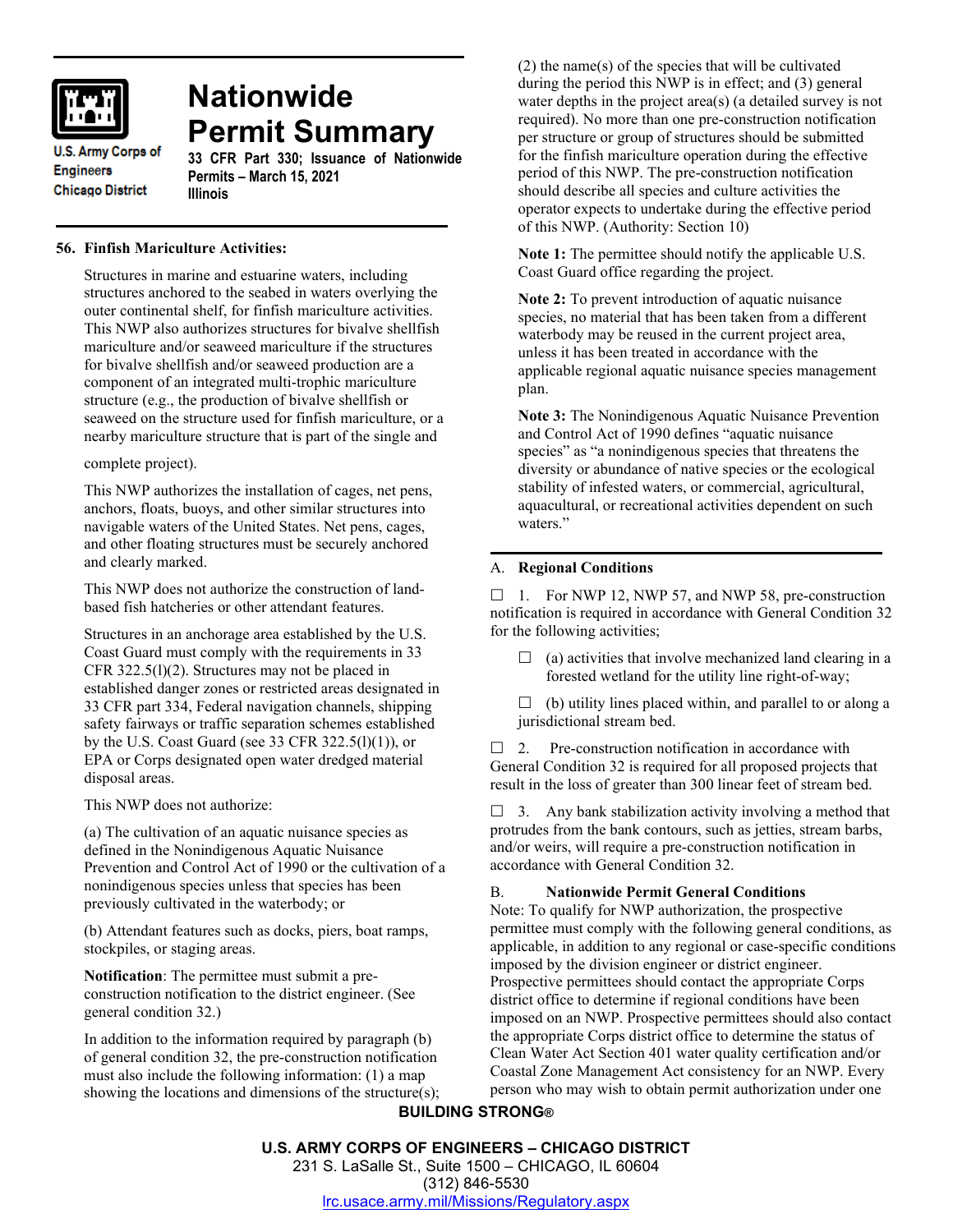or more NWPs, or who is currently relying on an existing or prior permit authorization under one or more NWPs, has been and is on notice that all of the provisions of 33 CFR 330.1 through 330.6 apply to every NWP authorization. Note especially 33 CFR 330.5 relating to the modification, suspension, or revocation of any NWP authorization.

# 1. **Navigation**.

 $\Box$  (a) No activity may cause more than a minimal adverse effect on navigation.

 $\Box$  (b) Any safety lights and signals prescribed by the U.S. Coast Guard, through regulations or otherwise, must be installed and maintained at the permittee's expense on authorized facilities in navigable waters of the United States.

 $\Box$  (c) The permittee understands and agrees that, if future operations by the United States require the removal, relocation, or other alteration, of the structure or work herein authorized, or if, in the opinion of the Secretary of the Army or his authorized representative, said structure or work shall cause unreasonable obstruction to the free navigation of the navigable waters, the permittee will be required, upon due notice from the Corps of Engineers, to remove, relocate, or alter the structural work or obstructions caused thereby, without expense to the United States. No claim shall be made against the United States on account of any such removal or alteration.

□ 2. **Aquatic Life Movements.** No activity may substantially disrupt the necessary life cycle movements of those species of aquatic life indigenous to the waterbody, including those species that normally migrate through the area, unless the activity's primary purpose is to impound water. All permanent and temporary crossings of waterbodies shall be suitably culverted, bridged, or otherwise designed and constructed to maintain low flows to sustain the movement of those aquatic species. If a bottomless culvert cannot be used, then the crossing should be designed and constructed to minimize adverse effects to aquatic life movements.

 3. **Spawning Areas**. Activities in spawning areas during spawning seasons must be avoided to the maximum extent practicable. Activities that result in the physical destruction (e.g., through excavation, fill, or downstream smothering by substantial turbidity) of an important spawning area are not authorized.

 4. **Migratory Bird Breeding Areas.** Activities in waters of the United States that serve as breeding areas for migratory birds must be avoided to the maximum extent practicable.

 5. **Shellfish Beds**. No activity may occur in areas of concentrated shellfish populations, unless the activity is directly related to a shellfish harvesting activity authorized by NWPs 4 and 48, or is a shellfish seeding or habitat restoration activity authorized by NWP 27.

 6. **Suitable Material**. No activity may use unsuitable material (e.g., trash, debris, car bodies, asphalt, etc.). Material used for construction or discharged must be free from toxic pollutants in toxic amounts (see section 307 of the Clean Water Act).

 7. **Water Supply Intakes**. No activity may occur in the proximity of a public water supply intake, except where the activity is for the repair or improvement of public water supply intake structures or adjacent bank stabilization.

 8. **Adverse Effects from Impoundments**. If the activity creates an impoundment of water, adverse effects to the aquatic system due to accelerating the passage of water, and/or restricting its flow must be minimized to the maximum extent practicable.

 9. **Management of Water Flows**. To the maximum extent practicable, the pre-construction course, condition, capacity, and location of open waters must be maintained for each activity, including stream channelization, storm water management activities, and temporary and permanent road crossings, except as provided below. The activity must be constructed to withstand expected high flows. The activity must not restrict or impede the passage of normal or high flows, unless the primary purpose of the activity is to impound water or manage high flows. The activity may alter the pre-construction course, condition, capacity, and location of open waters if it benefits the aquatic environment (e.g., stream restoration or relocation activities).

 10. **Fills Within 100-Year Floodplains**. The activity must comply with applicable FEMA-approved state or local floodplain management requirements.

 11. **Equipment**. Heavy equipment working in wetlands or mudflats must be placed on mats, or other measures must be taken to minimize soil disturbance.

 12. **Soil Erosion and Sediment Controls**. Appropriate soil erosion and sediment controls must be used and maintained in effective operating condition during construction, and all exposed soil and other fills, as well as any work below the ordinary high water mark or high tide line, must be permanently stabilized at the earliest practicable date. Permittees are encouraged to perform work within waters of the United States during periods of low-flow or no-flow, or during low tides.

 13. **Removal of Temporary Fills**. Temporary structures must be removed, to the maximum extent practicable, after their use has been discontinued. Temporary fills must be removed in their entirety and the affected areas returned to pre-construction elevations. The affected areas must be revegetated, as appropriate.

 14. **Proper Maintenance**. Any authorized structure or fill shall be properly maintained, including maintenance to ensure public safety and compliance with applicable NWP general conditions, as well as any activity-specific conditions added by the district engineer to an NWP authorization.

 15. **Single and Complete Project**. The activity must be a single and complete project. The same NWP cannot be used more than once for the same single and complete project.

# 16. **Wild and Scenic Rivers**.

 $\Box$  (a) No NWP activity may occur in a component of the National Wild and Scenic River System, or in a river officially designated by Congress as a "study river" for possible inclusion in the system while the river is in an official study status, unless the appropriate Federal agency with direct management responsibility for such river, has determined in writing that the proposed activity will not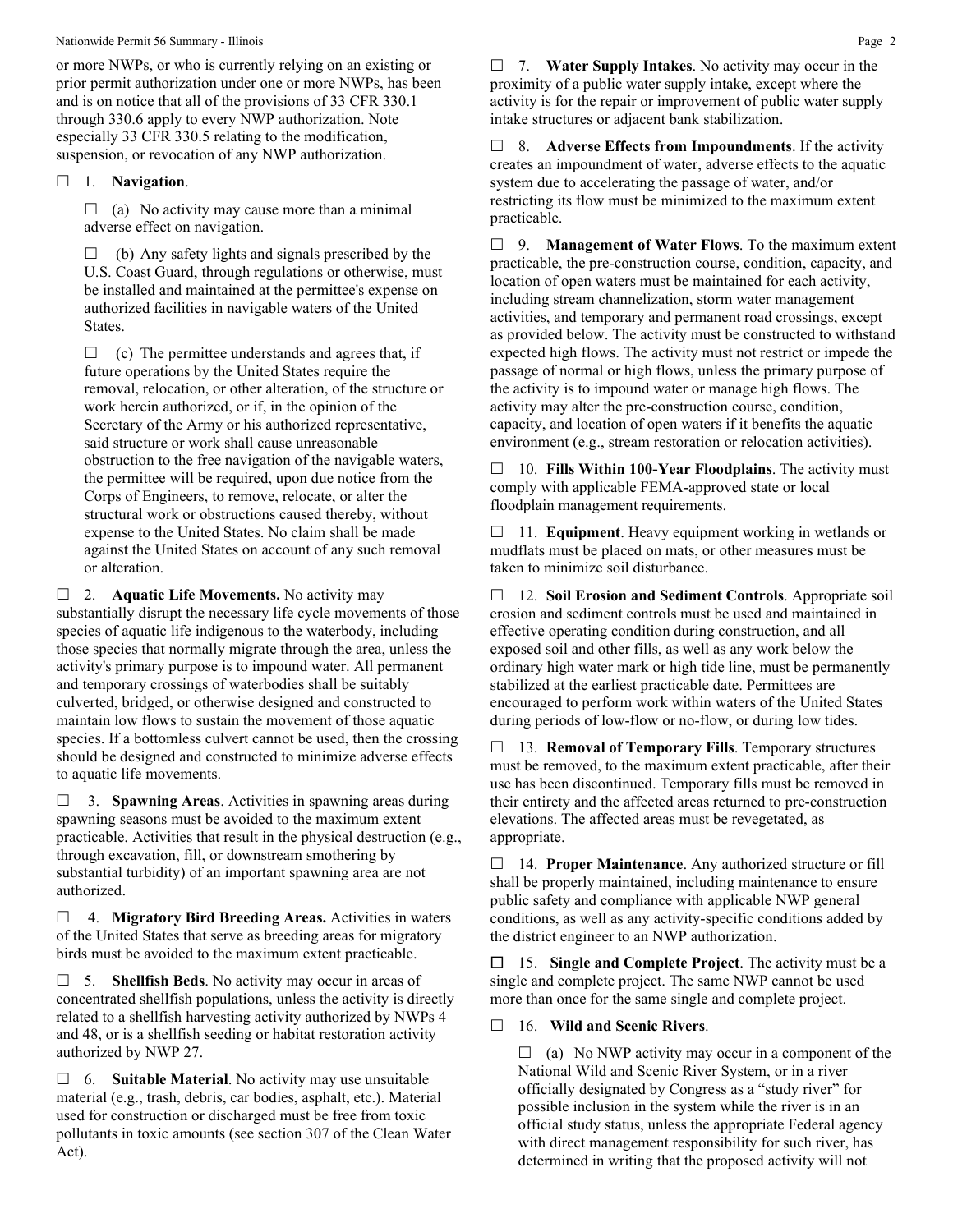adversely affect the Wild and Scenic River designation or study status.

 $\Box$  (b) If a proposed NWP activity will occur in a component of the National Wild and Scenic River System, or in a river officially designated by Congress as a "study river" for possible inclusion in the system while the river is in an official study status, the permittee must submit a preconstruction notification (see general condition 32). The district engineer will coordinate the PCN with the Federal agency with direct management responsibility for that river. Permittees shall not begin the NWP activity until notified by the district engineer that the Federal agency with direct management responsibility for that river has determined in writing that the proposed NWP activity will not adversely affect the Wild and Scenic River designation or study status.

 $\Box$  (c) Information on Wild and Scenic Rivers may be obtained from the appropriate Federal land management agency responsible for the designated Wild and Scenic River or study river (e.g., National Park Service, U.S. Forest Service, Bureau of Land Management, U.S. Fish and Wildlife Service). Information on these rivers is also available at: http://www.rivers.gov/.

 17. **Tribal Rights**. No activity or its operation may impair reserved tribal rights, including, but not limited to, reserved water rights and treaty fishing and hunting rights.

#### 18. **Endangered Species**.

 $\Box$  (a) No activity is authorized under any NWP which is likely to directly or indirectly jeopardize the continued existence of a threatened or endangered species or a species proposed for such designation, as identified under the Federal Endangered Species Act (ESA), or which will directly or indirectly destroy or adversely modify the critical habitat of such species. No activity is authorized under any NWP which "may affect" a listed species or critical habitat, unless ESA section 7 consultation addressing the consequences of the proposed activity on listed species or critical habitat has been completed. See 50 CFR 402.02 for the definition of "effects of the action" for the purposes of ESA section 7 consultation, as well as 50 CFR 402.17, which provides further explanation under ESA section 7 regarding "activities that are reasonably certain to occur" and "consequences caused by the proposed action."

 $\Box$  (b) Federal agencies should follow their own procedures for complying with the requirements of the ESA (see 33 CFR 330.4 $(f)(1)$ ). If pre-construction notification is required for the proposed activity, the Federal permittee must provide the district engineer with the appropriate documentation to demonstrate compliance with those requirements. The district engineer will verify that the appropriate documentation has been submitted. If the appropriate documentation has not been submitted, additional ESA section 7 consultation may be necessary for the activity and the respective federal agency would be responsible for fulfilling its obligation under section 7 of the ESA.

 $\Box$  (c) Non-federal permittees must submit a preconstruction notification to the district engineer if any listed species (or species proposed for listing) or designated critical habitat (or critical habitat proposed such designation) might be affected or is in the vicinity of the activity, or if the activity is located in designated critical habitat or critical habitat proposed for such designation, and shall not begin work on the activity until notified by the district engineer that the requirements of the ESA have been satisfied and that the activity is authorized. For activities that might affect Federally-listed endangered or threatened species (or species proposed for listing) or designated critical habitat (or critical habitat proposed for such designation), the pre-construction notification must include the name(s) of the endangered or threatened species (or species proposed for listing) that might be affected by the proposed activity or that utilize the designated critical habitat (or critical habitat proposed for such designation) that might be affected by the proposed activity. The district engineer will determine whether the proposed activity "may affect" or will have "no effect" to listed species and designated critical habitat and will notify the non-Federal applicant of the Corps' determination within 45 days of receipt of a complete preconstruction notification. For activities where the non-Federal applicant has identified listed species (or species proposed for listing) or designated critical habitat (or critical habitat proposed for such designation) that might be affected or is in the vicinity of the activity, and has so notified the Corps, the applicant shall not begin work until the Corps has provided notification that the proposed activity will have "no effect" on listed species (or species proposed for listing or designated critical habitat (or critical habitat proposed for such designation), or until ESA section 7 consultation or conference has been completed. If the non-Federal applicant has not heard back from the Corps within 45 days, the applicant must still wait for notification from the Corps.

 $\Box$  (d) As a result of formal or informal consultation with the FWS or NMFS the district engineer may add species-specific permit conditions to the NWPs.

 $\Box$  (e) Authorization of an activity by an NWP does not authorize the "take" of a threatened or endangered species as defined under the ESA. In the absence of separate authorization (e.g., an ESA Section 10 Permit, a Biological Opinion with "incidental take" provisions, etc.) from the FWS or the NMFS, the Endangered Species Act prohibits any person subject to the jurisdiction of the United States to take a listed species, where "take" means to harass, harm, pursue, hunt, shoot, wound, kill, trap, capture, or collect, or to attempt to engage in any such conduct. The word "harm" in the definition of "take" means an act which actually kills or injures wildlife. Such an act may include significant habitat modification or degradation where it actually kills or injures wildlife by significantly impairing essential behavioral patterns, including breeding, feeding or sheltering.

 $\Box$  (f) If the non-federal permittee has a valid ESA section  $10(a)(1)(B)$  incidental take permit with an approved Habitat Conservation Plan for a project or a group of projects that includes the proposed NWP activity, the non-federal applicant should provide a copy of that ESA section  $10(a)(1)(B)$  permit with the PCN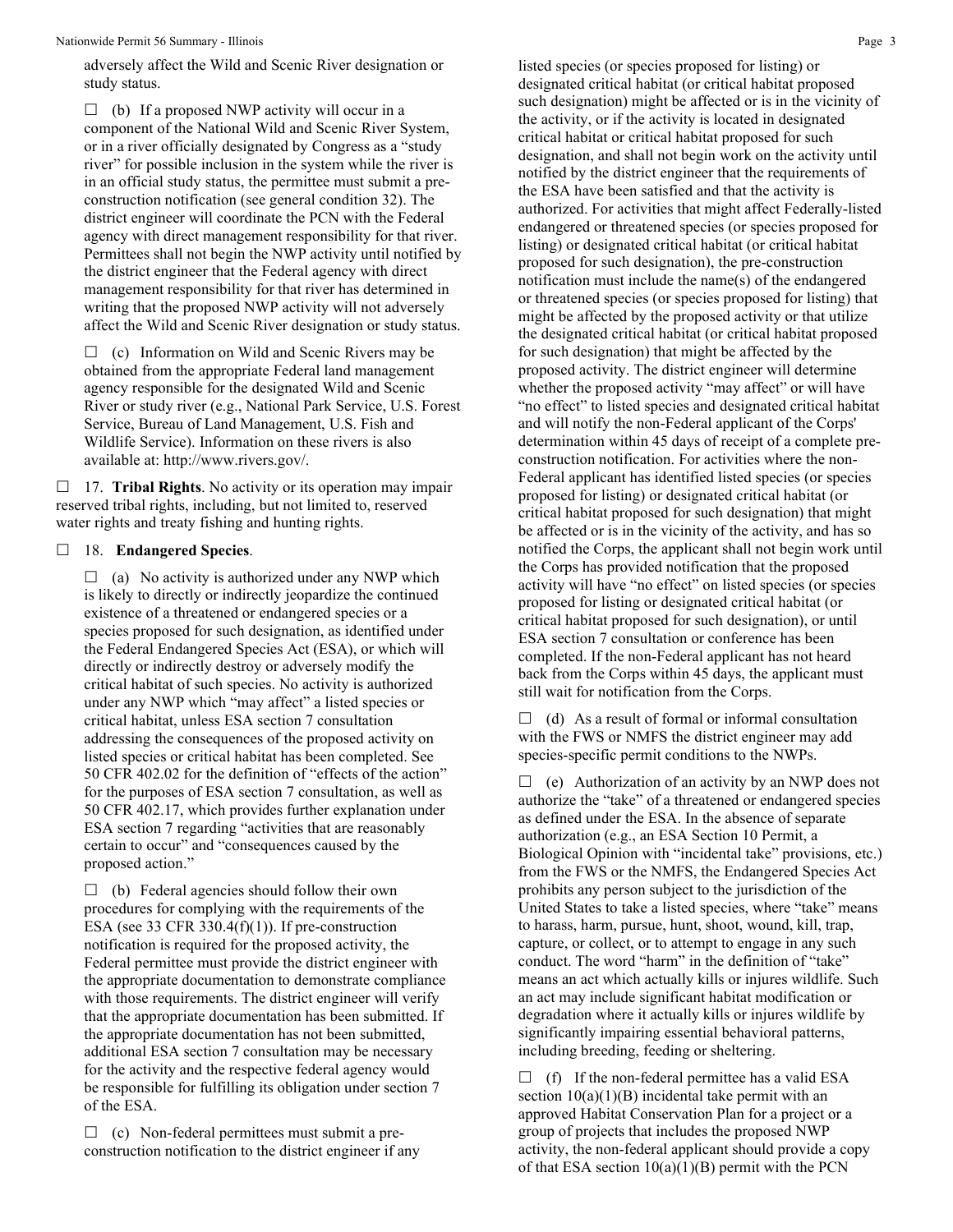required by paragraph (c) of this general condition. The district engineer will coordinate with the agency that issued the ESA section  $10(a)(1)(B)$  permit to determine whether the proposed NWP activity and the associated incidental take were considered in the internal ESA section 7 consultation conducted for the ESA section  $10(a)(1)(B)$  permit. If that coordination results in concurrence from the agency that the proposed NWP activity and the associated incidental take were considered in the internal ESA section 7 consultation for the ESA section  $10(a)(1)(B)$  permit, the district engineer does not need to conduct a separate ESA section 7 consultation for the proposed NWP activity. The district engineer will notify the non-federal applicant within 45 days of receipt of a complete pre-construction notification whether the ESA section  $10(a)(1)(B)$  permit covers the proposed NWP activity or whether additional ESA section 7 consultation is required.

 $\Box$  (g) Information on the location of threatened and endangered species and their critical habitat can be obtained directly from the offices of the FWS and NMFS or their world wide web pages at http://www.fws.gov/ or http://www.fws.gov/ipac and

http://www.nmfs.noaa.gov/pr/species/esa/ respectively.

 19. **Migratory Birds and Bald and Golden Eagles**. The permittee is responsible for ensuring that an action authorized by NWP complies with the Migratory Bird Treaty Act and the Bald and Golden Eagle Protection Act. The permittee is responsible for contacting the appropriate local office of the U.S. Fish and Wildlife Service to determine what measures, if any, are necessary or appropriate to reduce adverse effects to migratory birds or eagles, including whether "incidental take" permits are necessary and available under the Migratory Bird Treaty Act or Bald and Golden Eagle Protection Act for a particular activity.

20. **Historic Properties**.

 $\Box$  (a) No activity is authorized under any NWP which may have the potential to cause effects to properties listed, or eligible for listing, in the National Register of Historic Places until the requirements of Section 106 of the National Historic Preservation Act (NHPA) have been satisfied.

 $\Box$  (b) Federal permittees should follow their own procedures for complying with the requirements of section 106 of the National Historic Preservation Act (see 33 CFR 330.4 $(g)(1)$ ). If pre-construction notification is required for the proposed NWP activity, the Federal permittee must provide the district engineer with the appropriate documentation to demonstrate compliance with those requirements. The district engineer will verify that the appropriate documentation has been submitted. If the appropriate documentation is not submitted, then additional consultation under section 106 may be necessary. The respective federal agency is responsible for fulfilling its obligation to comply with section 106.

 $\Box$  (c) Non-federal permittees must submit a preconstruction notification to the district engineer if the NWP activity might have the potential to cause effects to any historic properties listed on, determined to be eligible for listing on, or potentially eligible for listing on the

National Register of Historic Places, including previously unidentified properties. For such activities, the preconstruction notification must state which historic properties might have the potential to be affected by the proposed NWP activity or include a vicinity map indicating the location of the historic properties or the potential for the presence of historic properties. Assistance regarding information on the location of, or potential for, the presence of historic properties can be sought from the State Historic Preservation Officer, Tribal Historic Preservation Officer, or designated tribal representative, as appropriate, and the National Register of Historic Places (see 33 CFR 330.4(g)). When reviewing pre-construction notifications, district engineers will comply with the current procedures for addressing the requirements of section 106 of the National Historic Preservation Act. The district engineer shall make a reasonable and good faith effort to carry out appropriate identification efforts commensurate with potential impacts, which may include background research, consultation, oral history interviews, sample field investigation, and/or field survey. Based on the information submitted in the PCN and these identification efforts, the district engineer shall determine whether the proposed NWP activity has the potential to cause effects on the historic properties. Section 106 consultation is not required when the district engineer determines that the activity does not have the potential to cause effects on historic properties (see 36 CFR 800.3(a)). Section 106 consultation is required when the district engineer determines that the activity has the potential to cause effects on historic properties. The district engineer will conduct consultation with consulting parties identified under 36 CFR 800.2(c) when he or she makes any of the following effect determinations for the purposes of section 106 of the NHPA: No historic properties affected, no adverse effect, or adverse effect.

 $\Box$  (d) Where the non-Federal applicant has identified historic properties on which the proposed NWP activity might have the potential to cause effects and has so notified the Corps, the non-Federal applicant shall not begin the activity until notified by the district engineer either that the activity has no potential to cause effects to historic properties or that NHPA section 106 consultation has been completed. For non-federal permittees, the district engineer will notify the prospective permittee within 45 days of receipt of a complete pre-construction notification whether NHPA section 106 consultation is required. If NHPA section 106 consultation is required, the district engineer will notify the non-Federal applicant that he or she cannot begin the activity until section 106 consultation is completed. If the non-Federal applicant has not heard back from the Corps within 45 days, the applicant must still wait for notification from the Corps.

 $\Box$  (e) Prospective permittees should be aware that section 110k of the NHPA (54 U.S.C. 306113) prevents the Corps from granting a permit or other assistance to an applicant who, with intent to avoid the requirements of section 106 of the NHPA, has intentionally significantly adversely affected a historic property to which the permit would relate, or having legal power to prevent it, allowed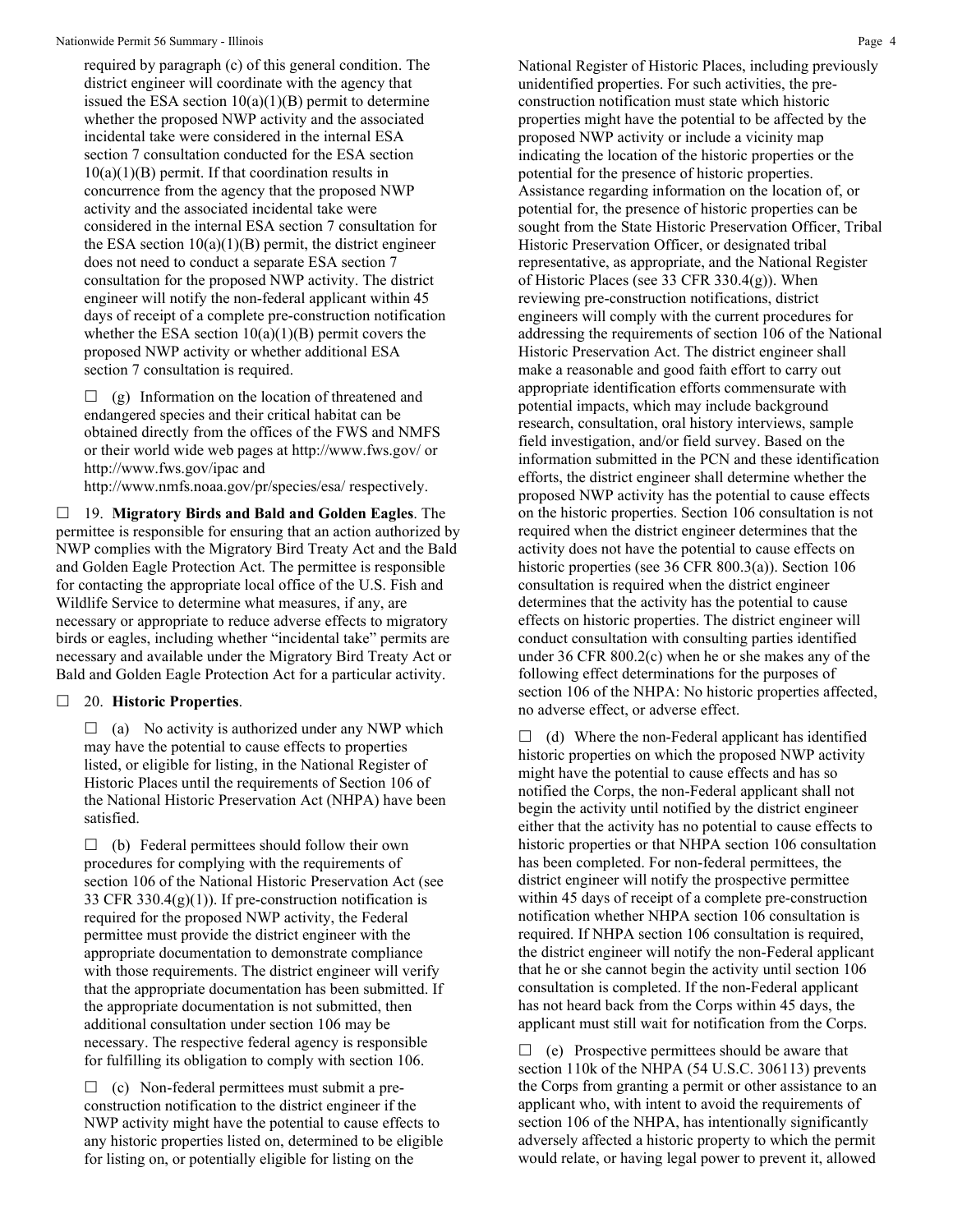such significant adverse effect to occur, unless the Corps, after consultation with the Advisory Council on Historic Preservation (ACHP), determines that circumstances justify granting such assistance despite the adverse effect created or permitted by the applicant. If circumstances justify granting the assistance, the Corps is required to notify the ACHP and provide documentation specifying the circumstances, the degree of damage to the integrity of any historic properties affected, and proposed mitigation. This documentation must include any views obtained from the applicant, SHPO/THPO, appropriate Indian tribes if the undertaking occurs on or affects historic properties on tribal lands or affects properties of interest to those tribes, and other parties known to have a legitimate interest in the impacts to the permitted activity on historic properties.

#### 21. **Discovery of Previously Unknown Remains and**

**Artifacts**. Permittees that discover any previously unknown historic, cultural or archeological remains and artifacts while accomplishing the activity authorized by NWP, they must immediately notify the district engineer of what they have found, and to the maximum extent practicable, avoid construction activities that may affect the remains and artifacts until the required coordination has been completed. The district engineer will initiate the Federal, Tribal, and state coordination required to determine if the items or remains warrant a recovery effort or if the site is eligible for listing in the National Register of Historic Places.

 **22. Designated Critical Resource Waters**. Critical resource waters include, NOAA-managed marine sanctuaries and marine monuments, and National Estuarine Research Reserves. The district engineer may designate, after notice and opportunity for public comment, additional waters officially designated by a state as having particular environmental or ecological significance, such as outstanding national resource waters or state natural heritage sites. The district engineer may also designate additional critical resource waters after notice and opportunity for public comment.

 $\Box$  (a) Discharges of dredged or fill material into waters of the United States are not authorized by NWPs 7, 12, 14, 16, 17, 21, 29, 31, 35, 39, 40, 42, 43, 44, 49, 50, 51, 52, 57, and 58 for any activity within, or directly affecting, critical resource waters, including wetlands adjacent to such waters.

 $\Box$  (b) For NWPs 3, 8, 10, 13, 15, 18, 19, 22, 23, 25, 27, 28, 30, 33, 34, 36, 37, 38, and 54, notification is required in accordance with general condition 32, for any activity proposed by permittees in the designated critical resource waters including wetlands adjacent to those waters. The district engineer may authorize activities under these NWPs only after she or he determines that the impacts to the critical resource waters will be no more than minimal.

 **23. Mitigation**. The district engineer will consider the following factors when determining appropriate and practicable mitigation necessary to ensure that the individual and cumulative adverse environmental effects are no more than minimal:

 $\Box$  (a) The activity must be designed and constructed to avoid and minimize adverse effects, both temporary and

permanent, to waters of the United States to the maximum extent practicable at the project site (i.e., on site).

 $\Box$  (b) Mitigation in all its forms (avoiding, minimizing, rectifying, reducing, or compensating for resource losses) will be required to the extent necessary to ensure that the individual and cumulative adverse environmental effects are no more than minimal.

 $\Box$  (c) Compensatory mitigation at a minimum one-forone ratio will be required for all wetland losses that exceed 1/10-acre and require pre-construction notification, unless the district engineer determines in writing that either some other form of mitigation would be more environmentally appropriate or the adverse environmental effects of the proposed activity are no more than minimal, and provides an activity-specific waiver of this requirement. For wetland losses of 1/10 acre or less that require pre-construction notification, the district engineer may determine on a case-by-case basis that compensatory mitigation is required to ensure that the activity results in only minimal adverse environmental effects.

 $\Box$  (d) Compensatory mitigation at a minimum one-forone ratio will be required for all losses of stream bed that exceed 3/100-acre and require pre-construction notification, unless the district engineer determines in writing that either some other form of mitigation would be more environmentally appropriate or the adverse environmental effects of the proposed activity are no more than minimal, and provides an activity-specific waiver of this requirement. This compensatory mitigation requirement may be satisfied through the restoration or enhancement of riparian areas next to streams in accordance with paragraph (e) of this general condition. For losses of stream bed of 3/100-acre or less that require pre-construction notification, the district engineer may determine on a case-by-case basis that compensatory mitigation is required to ensure that the activity results in only minimal adverse environmental effects. Compensatory mitigation for losses of streams should be provided, if practicable, through stream rehabilitation, enhancement, or preservation, since streams are difficultto-replace resources (see  $33 \text{ CFR } 332.3(e)(3)$ ).

 $\Box$  (e) Compensatory mitigation plans for NWP activities in or near streams or other open waters will normally include a requirement for the restoration or enhancement, maintenance, and legal protection (e.g., conservation easements) of riparian areas next to open waters. In some cases, the restoration or maintenance/protection of riparian areas may be the only compensatory mitigation required. If restoring riparian areas involves planting vegetation, only native species should be planted. The width of the required riparian area will address documented water quality or aquatic habitat loss concerns. Normally, the riparian area will be 25 to 50 feet wide on each side of the stream, but the district engineer may require slightly wider riparian areas to address documented water quality or habitat loss concerns. If it is not possible to restore or maintain/protect a riparian area on both sides of a stream, or if the waterbody is a lake or coastal waters, then restoring or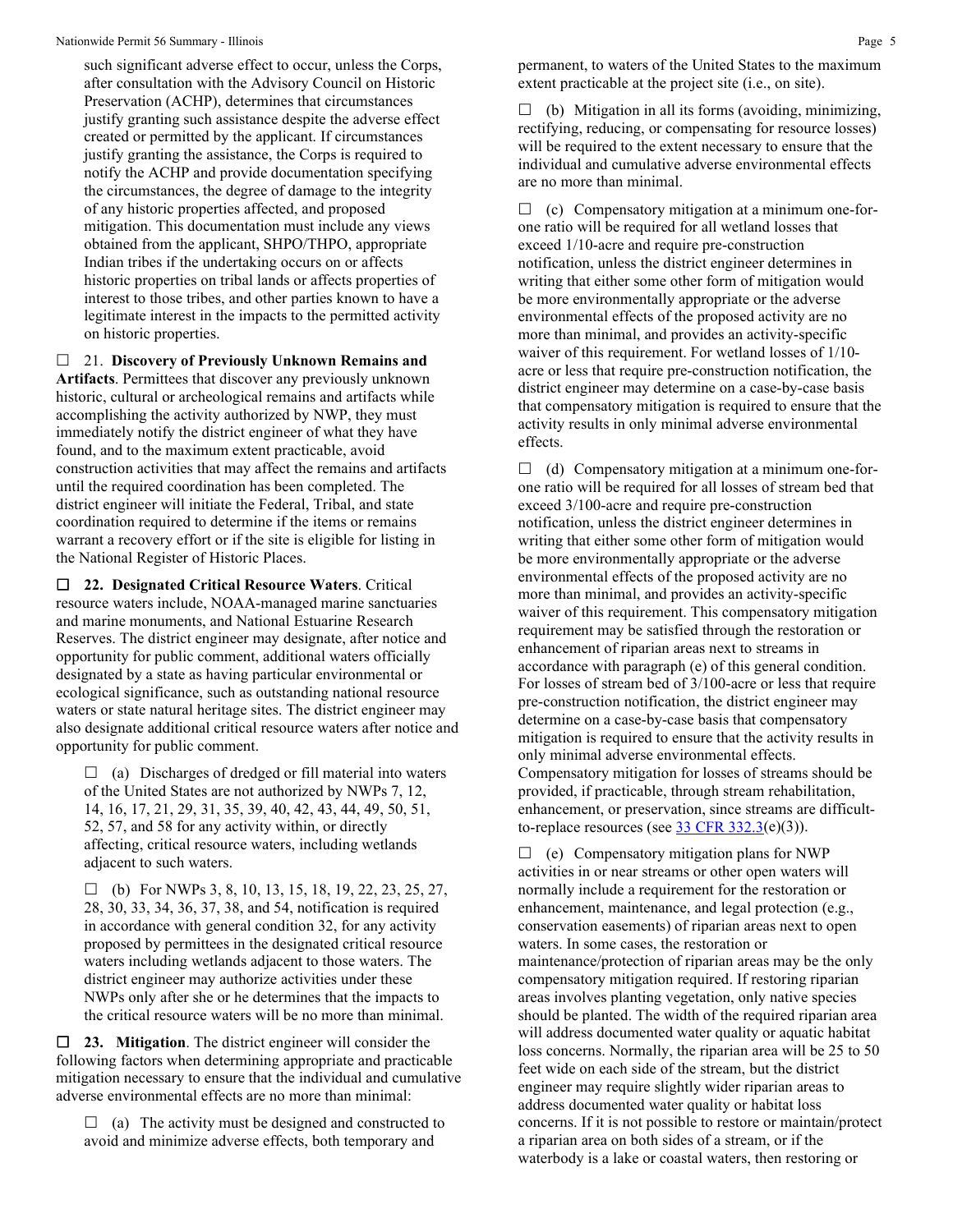maintaining/protecting a riparian area along a single bank or shoreline may be sufficient.

Where both wetlands and open waters exist on the project site, the district engineer will determine the appropriate compensatory mitigation (e.g., riparian areas and/or wetlands compensation) based on what is best for the aquatic environment on a watershed basis. In cases where riparian areas are determined to be the most appropriate form of minimization or compensatory mitigation, the district engineer may waive or reduce the requirement to provide wetland compensatory mitigation for wetland losses.

 $\Box$  (f) Compensatory mitigation projects provided to offset losses of aquatic resources must comply with the applicable provisions of 33 CFR part 332.

 $\Box$  (1) The prospective permittee is responsible for proposing an appropriate compensatory mitigation option if compensatory mitigation is necessary to ensure that the activity results in no more than minimal adverse environmental effects. For the NWPs, the preferred mechanism for providing compensatory mitigation is mitigation bank credits or in-lieu fee program credits (see 33 CFR 332.3(b)(2) and (3)). However, if an appropriate number and type of mitigation bank or in-lieu credits are not available at the time the PCN is submitted to the district engineer, the district engineer may approve the use of permittee-responsible mitigation.

 $\Box$  (2) The amount of compensatory mitigation required by the district engineer must be sufficient to ensure that the authorized activity results in no more than minimal individual and cumulative adverse environmental effects (see 33 CFR 330.1(e)(3)). (See also 33 CFR 332.3(f).)

 $\Box$  (3) Since the likelihood of success is greater and the impacts to potentially valuable uplands are reduced, aquatic resource restoration should be the first compensatory mitigation option considered for permittee-responsible mitigation.

 $\Box$  (4) If permittee-responsible mitigation is the proposed option, the prospective permittee is responsible for submitting a mitigation plan. A conceptual or detailed mitigation plan may be used by the district engineer to make the decision on the NWP verification request, but a final mitigation plan that addresses the applicable requirements of 33 CFR  $332.4(c)(2)$  through (14) must be approved by the district engineer before the permittee begins work in waters of the United States, unless the district engineer determines that prior approval of the final mitigation plan is not practicable or not necessary to ensure timely completion of the required compensatory mitigation (see 33 CFR 332.3(k)(3)).

 $\Box$  (5) If mitigation bank or in-lieu fee program credits are the proposed option, the mitigation plan needs to address only the baseline conditions at the impact site and the number of credits to be provided (see 33 CFR 332.4(c)(1)(ii)).

 $\Box$  (6) Compensatory mitigation requirements (e.g., resource type and amount to be provided as compensatory mitigation, site protection, ecological performance standards, monitoring requirements) may be addressed through conditions added to the NWP authorization, instead of components of a compensatory mitigation plan (see 33 CFR  $332.4(c)(1)(ii)$ .

 $\Box$  (g) Compensatory mitigation will not be used to increase the acreage losses allowed by the acreage limits of the NWPs. For example, if an NWP has an acreage limit of 1/2-acre, it cannot be used to authorize any NWP activity resulting in the loss of greater than 1/2-acre of waters of the United States, even if compensatory mitigation is provided that replaces or restores some of the lost waters. However, compensatory mitigation can and should be used, as necessary, to ensure that an NWP activity already meeting the established acreage limits also satisfies the no more than minimal impact requirement for the NWPs.

 $\Box$  (h) Permittees may propose the use of mitigation banks, in-lieu fee programs, or permittee-responsible mitigation. When developing a compensatory mitigation proposal, the permittee must consider appropriate and practicable options consistent with the framework at 33 CFR 332.3(b). For activities resulting in the loss of marine or estuarine resources, permittee-responsible mitigation may be environmentally preferable if there are no mitigation banks or in-lieu fee programs in the area that have marine or estuarine credits available for sale or transfer to the permittee. For permittee-responsible mitigation, the special conditions of the NWP verification must clearly indicate the party or parties responsible for the implementation and performance of the compensatory mitigation project, and, if required, its long-term management.

 $\Box$  (i) Where certain functions and services of waters of the United States are permanently adversely affected by a regulated activity, such as discharges of dredged or fill material into waters of the United States that will convert a forested or scrub-shrub wetland to a herbaceous wetland in a permanently maintained utility line right-of-way, mitigation may be required to reduce the adverse environmental effects of the activity to the no more than minimal level.

 **24. Safety of Impoundment Structures**. To ensure that all impoundment structures are safely designed, the district engineer may require non-Federal applicants to demonstrate that the structures comply with established state dam safety criteria or have been designed by qualified persons. The district engineer may also require documentation that the design has been independently reviewed by similarly qualified persons, and appropriate modifications made to ensure safety.

#### **25. Water Quality**.

 $\Box$  (a) Where the certifying authority (state, authorized tribe, or EPA, as appropriate) has not previously certified compliance of an NWP with CWA section 401, a CWA section 401 water quality certification for the proposed discharge must be obtained or waived (see [33 CFR](https://www.federalregister.gov/select-citation/2021/01/13/33-CFR-330.4)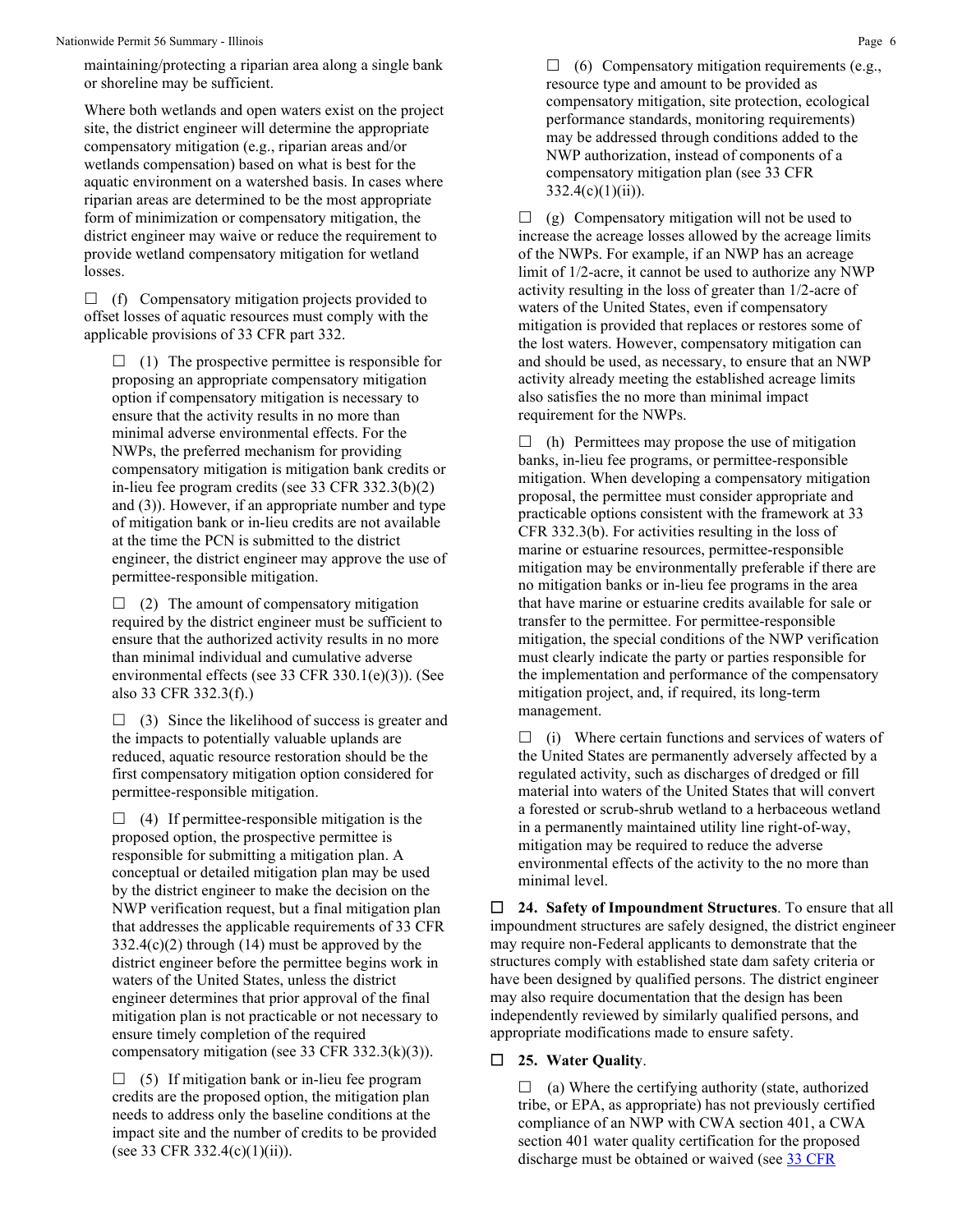$330.4(c)$  $330.4(c)$ ). If the permittee cannot comply with all of the conditions of a water quality certification previously issued by certifying authority for the issuance of the NWP, then the permittee must obtain a water quality certification or waiver for the proposed discharge in order for the activity to be authorized by an NWP.

 $\Box$  (b) If the NWP activity requires pre-construction notification and the certifying authority has not previously certified compliance of an NWP with CWA section 401, the proposed discharge is not authorized by an NWP until water quality certification is obtained or waived. If the certifying authority issues a water quality certification for the proposed discharge, the permittee must submit a copy of the certification to the district engineer. The discharge is not authorized by an NWP until the district engineer has notified the permittee that the water quality certification requirement has been satisfied by the issuance of a water quality certification or a waiver.

 $\Box$  (c) The district engineer or certifying authority may require additional water quality management measures to ensure that the authorized activity does not result in more than minimal degradation of water quality.

 **26. Coastal Zone Management**. In coastal states where an NWP has not previously received a state coastal zone management consistency concurrence, an individual state coastal zone management consistency concurrence must be obtained, or a presumption of concurrence must occur (see 33 CFR 330.4(d)). If the permittee cannot comply with all of the conditions of a coastal zone management consistency concurrence previously issued by the state, then the permittee must obtain an individual coastal zone management consistency concurrence or presumption of concurrence in order for the activity to be authorized by NWP. The district engineer or a state may require additional measures to ensure that the authorized activity is consistent with state coastal zone management requirements.

 **27. Regional and Case-By-Case Conditions**. The activity must comply with any regional conditions that may have been added by the Division Engineer (see 33 CFR 330.4(e)) and with any case specific conditions added by the Corps or by the state, Indian Tribe, or U.S. EPA in its CWA section 401 Water Quality Certification, or by the state in its Coastal Zone Management Act consistency determination.

 **28. Use of Multiple Nationwide Permits**. The use of more than one NWP for a single and complete project is authorized, subject to the following restrictions:

 $\Box$  (a) If only one of the NWPs used to authorize the single and complete project has a specified acreage limit, the acreage loss of waters of the United States cannot exceed the acreage limit of the NWP with the highest specified acreage limit. For example, if a road crossing over tidal waters is constructed under NWP 14, with associated bank stabilization authorized by NWP 13, the maximum acreage loss of waters of the United States for the total project cannot exceed 1/3-acre.

 $\Box$  (b) If one or more of the NWPs used to authorize the single and complete project has specified acreage limits, the acreage loss of waters of the United States authorized by those NWPs cannot exceed their respective specified acreage limits. For example, if a commercial development is constructed under NWP 39, and the single and complete project includes the filling of an upland ditch authorized by NWP 46, the maximum acreage loss of waters of the United States for the commercial development under NWP 39 cannot exceed 1/2-acre, and the total acreage loss of waters of United States due to the NWP 39 and 46 activities cannot exceed 1 acre.

 **29. Transfer of Nationwide Permit Verifications**. If the permittee sells the property associated with a nationwide permit verification, the permittee may transfer the nationwide permit verification to the new owner by submitting a letter to the appropriate Corps district office to validate the transfer. A copy of the nationwide permit verification must be attached to the letter, and the letter must contain the following statement and signature:

"When the structures or work authorized by this nationwide permit are still in existence at the time the property is transferred, the terms and conditions of this nationwide permit, including any special conditions, will continue to be binding on the new owner(s) of the property. To validate the transfer of this nationwide permit and the associated liabilities associated with compliance with its terms and conditions, have the transferee sign and date below."

(Transferee)

(Date)

 **30. Compliance Certification**. Each permittee who receives an NWP verification letter from the Corps must provide a signed certification documenting completion of the authorized activity and implementation of any required compensatory mitigation. The success of any required permittee-responsible mitigation, including the achievement of ecological performance standards, will be addressed separately by the district engineer. The Corps will provide the permittee the certification document with the NWP verification letter. The certification document will include:

 $\Box$  (a) A statement that the authorized activity was done in accordance with the NWP authorization, including any general, regional, or activity-specific conditions;

 $\Box$  (b) A statement that the implementation of any required compensatory mitigation was completed in accordance with the permit conditions. If credits from a mitigation bank or in-lieu fee program are used to satisfy the compensatory mitigation requirements, the certification must include the documentation required by 33 CFR 332.3(l)(3) to confirm that the permittee secured the appropriate number and resource type of credits; and

 $\Box$  (c) The signature of the permittee certifying the completion of the activity and mitigation.

The completed certification document must be submitted to the district engineer within 30 days of completion of the authorized activity or the implementation of any required compensatory mitigation, whichever occurs later.

 **31. Activities Affecting Structures or Works Built by the United States.** If an NWP activity also requires review by, or permission from, the Corps pursuant to 33 U.S.C. 408 because it will alter or temporarily or permanently occupy or use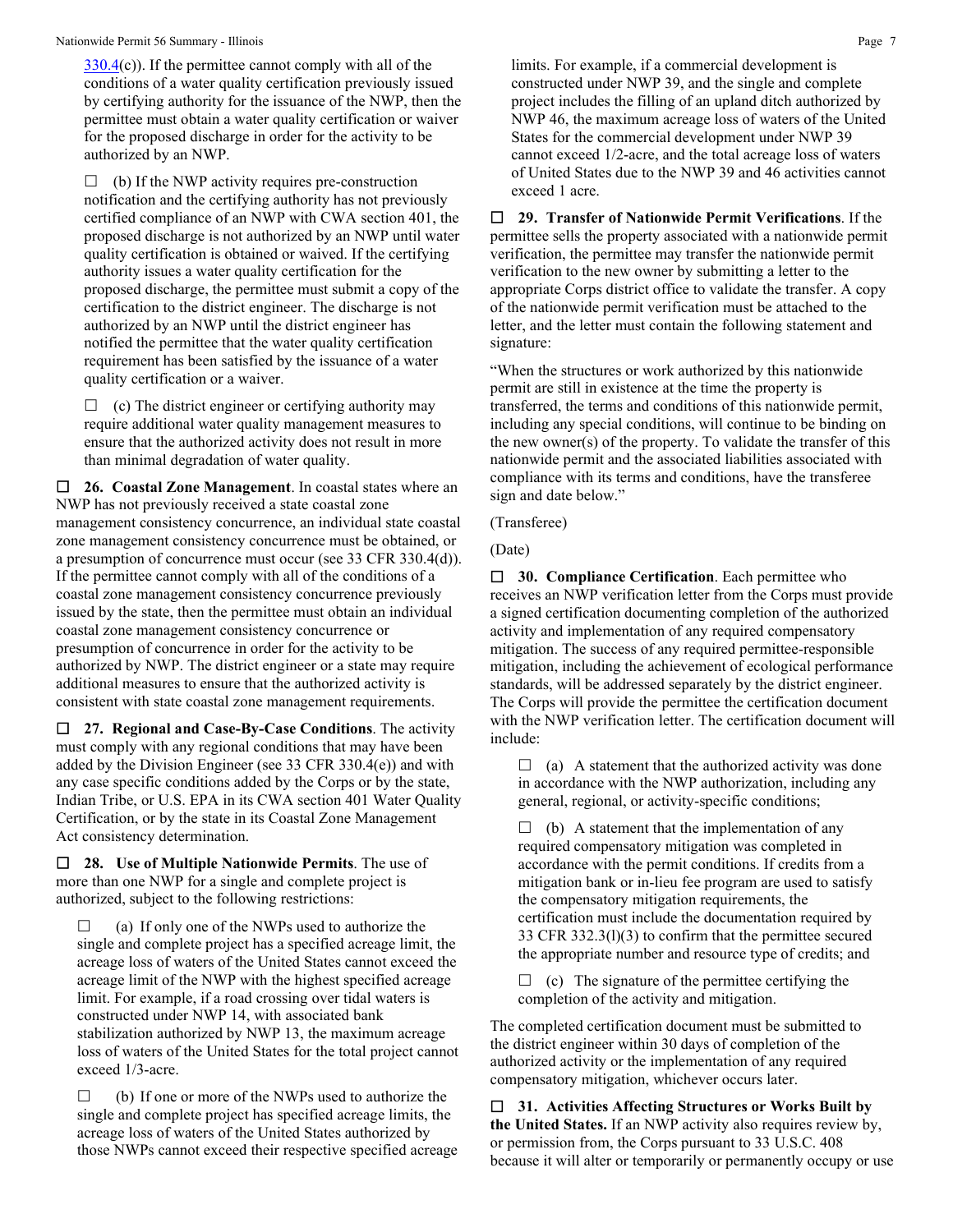a U.S. Army Corps of Engineers (USACE) federally authorized Civil Works project (a "USACE project"), the prospective permittee must submit a pre-construction notification. See paragraph (b)(10) of general condition 32. An activity that requires section 408 permission and/or review is not authorized by NWP until the appropriate Corps office issues the section 408 permission or completes its review to alter, occupy, or use the USACE project, and the district engineer issues a written NWP verification.

#### **32. Pre-Construction Notification**.

 $\Box$  (a) **Timing**. Where required by the terms of the NWP, the prospective permittee must notify the district engineer by submitting a pre-construction notification (PCN) as early as possible. The district engineer must determine if the PCN is complete within 30 calendar days of the date of receipt and, if the PCN is determined to be incomplete, notify the prospective permittee within that 30 day period to request the additional information necessary to make the PCN complete. The request must specify the information needed to make the PCN complete. As a general rule, district engineers will request additional information necessary to make the PCN complete only once. However, if the prospective permittee does not provide all of the requested information, then the district engineer will notify the prospective permittee that the PCN is still incomplete and the PCN review process will not commence until all of the requested information has been received by the district engineer. The prospective permittee shall not begin the activity until either:

 $\Box$  (1) He or she is notified in writing by the district engineer that the activity may proceed under the NWP with any special conditions imposed by the district or division engineer; or

 $\Box$  (2) 45 calendar days have passed from the district engineer's receipt of the complete PCN and the prospective permittee has not received written notice from the district or division engineer. However, if the permittee was required to notify the Corps pursuant to general condition 18 that listed species or critical habitat might be affected or are in the vicinity of the activity, or to notify the Corps pursuant to general condition 20 that the activity might have the potential to cause effects to historic properties, the permittee cannot begin the activity until receiving written notification from the Corps that there is "no effect" on listed species or "no potential to cause effects" on historic properties, or that any consultation required under Section 7 of the Endangered Species Act (see 33 CFR 330.4(f)) and/or section 106 of the National Historic Preservation Act (see 33 CFR 330.4(g)) has been completed. If the proposed activity requires a written waiver to exceed specified limits of an NWP, the permittee may not begin the activity until the district engineer issues the waiver. If the district or division engineer notifies the permittee in writing that an individual permit is required within 45 calendar days of receipt of a complete PCN, the permittee cannot begin the activity until an individual permit has been

obtained. Subsequently, the permittee's right to proceed under the NWP may be modified, suspended, or revoked only in accordance with the procedure set forth in 33 CFR 330.5(d)(2).

# (b) **Contents of Pre-Construction Notification**.

The PCN must be in writing and include the following information:

 $\Box$  (1) Name, address and telephone numbers of the prospective permittee;

 $\Box$  (2) Location of the proposed activity;

 $\Box$  (3) Identify the specific NWP or NWP(s) the prospective permittee wants to use to authorize the proposed activity;

 $\Box$  (4) (i) A description of the proposed activity; the activity's purpose; direct and indirect adverse environmental effects the activity would cause, including the anticipated amount of loss of wetlands, other special aquatic sites, and other waters expected to result from the NWP activity, in acres, linear feet, or other appropriate unit of measure; a description of any proposed mitigation measures intended to reduce the adverse environmental effects caused by the proposed activity; and any other NWP(s), regional general permit(s), or individual permit(s) used or intended to be used to authorize any part of the proposed project or any related activity, including other separate and distant crossings for linear projects that require Department of the Army authorization but do not require pre-construction notification. The description of the proposed activity and any proposed mitigation measures should be sufficiently detailed to allow the district engineer to determine that the adverse environmental effects of the activity will be no more than minimal and to determine the need for compensatory mitigation or other mitigation measures.

 $\Box$  (ii) For linear projects where one or more single and complete crossings require preconstruction notification, the PCN must include the quantity of anticipated losses of wetlands, other special aquatic sites, and other waters for each single and complete crossing of those wetlands, other special aquatic sites, and other waters (including those single and complete crossings authorized by NWP but do not require PCNs). This information will be used by the district engineer to evaluate the cumulative adverse environmental effects of the proposed linear project, and does not change those non-PCN NWP activities into NWP PCNs.

 $\Box$  (iii) Sketches should be provided when necessary to show that the activity complies with the terms of the NWP. (Sketches usually clarify the activity and when provided results in a quicker decision. Sketches should contain sufficient detail to provide an illustrative description of the proposed activity (e.g., a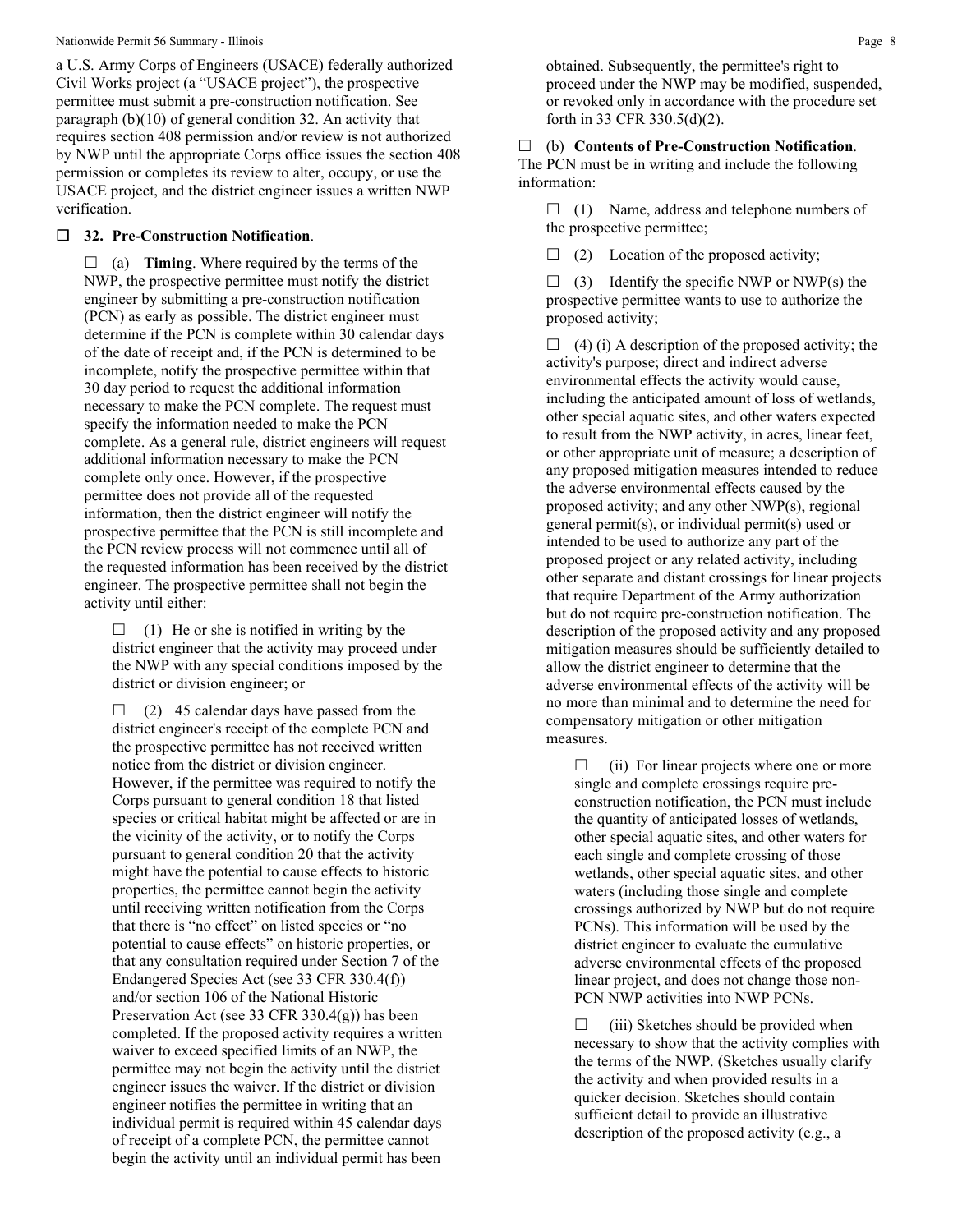conceptual plan), but do not need to be detailed engineering plans);

 $\Box$  (5) The PCN must include a delineation of wetlands, other special aquatic sites, and other waters, such as lakes and ponds, perennial, and intermittent, on the project site. Wetland delineations must be prepared in accordance with the current method required by the Corps. The permittee may ask the Corps to delineate the special aquatic sites and other waters on the project site, but there may be a delay if the Corps does the delineation, especially if the project site is large or contains many wetlands, other special aquatic sites, and other waters. Furthermore, the 45-day period will not start until the delineation has been submitted to or completed by the Corps, as appropriate;

 $\Box$  (6) If the proposed activity will result in the loss of greater than 1/10-acre of wetlands or 3/100 acre of stream bed and a PCN is required, the prospective permittee must submit a statement describing how the mitigation requirement will be satisfied, or explaining why the adverse environmental effects are no more than minimal and why compensatory mitigation should not be required. As an alternative, the prospective permittee may submit a conceptual or detailed mitigation plan.

 $\Box$  (7) For non-federal permittees, if any listed species (or species proposed for listing) or designated critical habitat (or critical habitat proposed for such designation) might be affected or is in the vicinity of the activity, or if the activity is located in designated critical habitat (or critical habitat proposed for such designation), the PCN must include the name(s) of those endangered or threatened species (or species proposed for listing) that might be affected by the proposed activity or utilize the designated critical habitat (or critical habitat proposed for such designation) that might be affected by the proposed activity. For NWP activities that require pre-construction notification, Federal permittees must provide documentation demonstrating compliance with the Endangered Species Act;

 $\Box$  (8) For non-federal permittees, if the NWP activity might have the potential to cause effects to a historic property listed on, determined to be eligible for listing on, or potentially eligible for listing on, the National Register of Historic Places, the PCN must state which historic property might have the potential to be affected by the proposed activity or include a vicinity map indicating the location of the historic property. For NWP activities that require preconstruction notification, Federal permittees must provide documentation demonstrating compliance with section 106 of the National Historic Preservation Act;

 $\Box$  (9) For an activity that will occur in a component of the National Wild and Scenic River System, or in a river officially designated by Congress as a "study river" for possible inclusion in the system while the river is in an official study status, the PCN must identify the Wild and Scenic River or the "study river" (see general condition 16); and

 $\Box$  (10) For an NWP activity that requires permission from, or review by, the Corps pursuant to 33 U.S.C. 408 because it will alter or temporarily or permanently occupy or use a U.S. Army Corps of Engineers federally authorized civil works project, the pre-construction notification must include a statement confirming that the project proponent has submitted a written request for section 408 permission from, or review by, the Corps office having jurisdiction over that USACE project.

 (c) **Form of Pre-Construction Notification.** The nationwide permit pre-construction notification form (Form ENG 6082) should be used for NWP PCNs. A letter containing the required information may also be used. Applicants may provide electronic files of PCNs and supporting materials if the district engineer has established tools and procedures for electronic submittals.

# (d) **Agency Coordination**:

 $\Box$  (1) The district engineer will consider any comments from Federal and state agencies concerning the proposed activity's compliance with the terms and conditions of the NWPs and the need for mitigation to reduce the activity's adverse environmental effects so that they are no more than minimal.

 $\Box$  (2) Agency coordination is required for:

i) All NWP activities that require preconstruction notification and result in the loss of greater than 1/2-acre of waters of the United States;

ii) NWP 13 activities in excess of 500 linear feet, fills greater than one cubic yard per running foot, or involve discharges of dredged or fill material into special aquatic sites; and

(iii) NWP 54 activities in excess of 500 linear feet, or that extend into the waterbody more than 30 feet from the mean low water line in tidal waters or the ordinary high water mark in the Great Lakes.

 $\Box$  (3) When agency coordination is required, the district engineer will immediately provide (e.g., via email, facsimile transmission, overnight mail, or other expeditious manner) a copy of the complete PCN to the appropriate Federal or state offices (FWS, state natural resource or water quality agency, EPA, and, if appropriate, the NMFS). With the exception of NWP 37, these agencies will have 10 calendar days from the date the material is transmitted to notify the district engineer via telephone, facsimile transmission, or email that they intend to provide substantive, site-specific comments. The comments must explain why the agency believes the adverse environmental effects will be more than minimal. If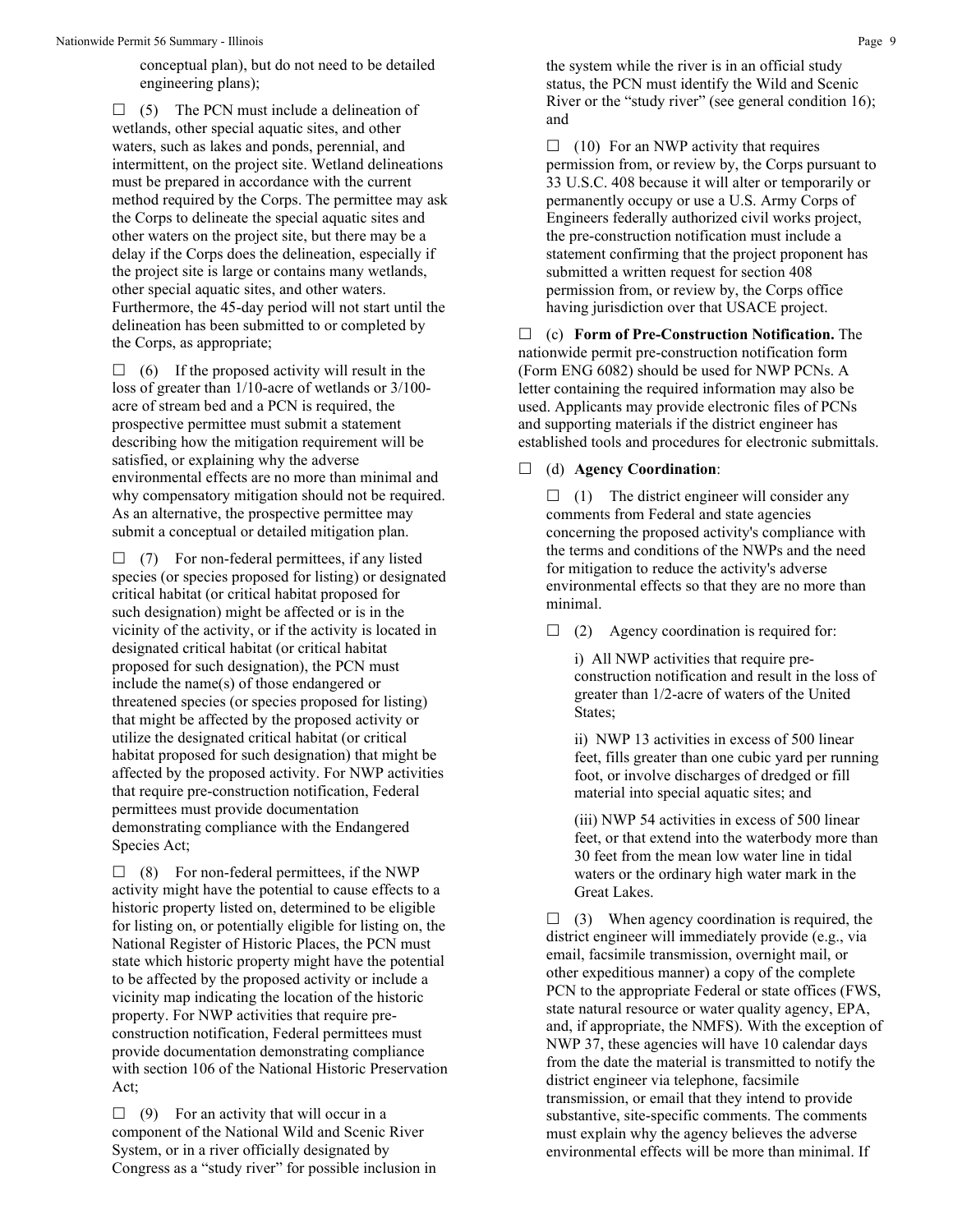so contacted by an agency, the district engineer will wait an additional 15 calendar days before making a decision on the pre-construction notification. The district engineer will fully consider agency comments received within the specified time frame concerning the proposed activity's compliance with the terms and conditions of the NWPs, including the need for mitigation to ensure that the net adverse environmental effects of the proposed activity are no more than minimal. The district engineer will provide no response to the resource agency, except as provided below. The district engineer will indicate in the administrative record associated with each preconstruction notification that the resource agencies' concerns were considered. For NWP 37, the emergency watershed protection and rehabilitation activity may proceed immediately in cases where there is an unacceptable hazard to life or a significant loss of property or economic hardship will occur. The district engineer will consider any comments received to decide whether the NWP 37 authorization should be modified, suspended, or revoked in accordance with the procedures at 33 CFR 330.5.

 $\Box$  (4) In cases of where the prospective permittee is not a Federal agency, the district engineer will provide a response to NMFS within 30 calendar days of receipt of any Essential Fish Habitat conservation recommendations, as required by section 305(b)(4)(B) of the Magnuson-Stevens Fishery Conservation and Management Act.

 $\Box$  (5) Applicants are encouraged to provide the Corps with either electronic files or multiple copies of pre-construction notifications to expedite agency coordination.

#### **C. District Engineer's Decision**

 $\Box$  1. In reviewing the PCN for the proposed activity, the district engineer will determine whether the activity authorized by the NWP will result in more than minimal individual or cumulative adverse environmental effects or may be contrary to the public interest. If a project proponent requests authorization by a specific NWP, the district engineer should issue the NWP verification for that activity if it meets the terms and conditions of that NWP, unless he or she determines, after considering mitigation, that the proposed activity will result in more than minimal individual and cumulative adverse effects on the aquatic environment and other aspects of the public interest and exercises discretionary authority to require an individual permit for the proposed activity. For a linear project, this determination will include an evaluation of the single and complete crossings of waters of the United States that require PCNs to determine whether they individually satisfy the terms and conditions of the NWP(s), as well as the cumulative effects caused by all of the crossings of waters of the United States authorized by NWP. If an applicant requests a waiver of an applicable limit, as provided for in NWPs 13, 36, or 54, the district engineer will only grant the waiver upon a written determination that the NWP activity will result in only minimal individual and cumulative adverse environmental effects.

 $\Box$  2. When making minimal adverse environmental effects determinations the district engineer will consider the direct and indirect effects caused by the NWP activity. He or she will also consider the cumulative adverse environmental effects caused by activities authorized by NWP and whether those cumulative adverse environmental effects are no more than minimal. The district engineer will also consider site specific factors, such as the environmental setting in the vicinity of the NWP activity, the type of resource that will be affected by the NWP activity, the functions provided by the aquatic resources that will be affected by the NWP activity, the degree or magnitude to which the aquatic resources perform those functions, the extent that aquatic resource functions will be lost as a result of the NWP activity (e.g., partial or complete loss), the duration of the adverse effects (temporary or permanent), the importance of the aquatic resource functions to the region (e.g., watershed or ecoregion), and mitigation required by the district engineer. If an appropriate functional or condition assessment method is available and practicable to use, that assessment method may be used by the district engineer to assist in the minimal adverse environmental effects determination. The district engineer may add case-specific special conditions to the NWP authorization to address site-specific environmental concerns.

 $\Box$  3. If the proposed activity requires a PCN and will result in a loss of greater than 1/10-acre of wetlands or 3/100 acre of stream bed, the prospective permittee should submit a mitigation proposal with the PCN. Applicants may also propose compensatory mitigation for NWP activities with smaller impacts, or for impacts to other types of waters. The district engineer will consider any proposed compensatory mitigation or other mitigation measures the applicant has included in the proposal in determining whether the net adverse environmental effects of the proposed activity are no more than minimal. The compensatory mitigation proposal may be either conceptual or detailed. If the district engineer determines that the activity complies with the terms and conditions of the NWP and that the adverse environmental effects are no more than minimal, after considering mitigation, the district engineer will notify the permittee and include any activity-specific conditions in the NWP verification the district engineer deems necessary. Conditions for compensatory mitigation requirements must comply with the appropriate provisions at  $33 \text{ CFR } 332.3$ (k). The district engineer must approve the final mitigation plan before the permittee commences work in waters of the United States, unless the district engineer determines that prior approval of the final mitigation plan is not practicable or not necessary to ensure timely completion of the required compensatory mitigation. If the prospective permittee elects to submit a compensatory mitigation plan with the PCN, the district engineer will expeditiously review the proposed compensatory mitigation plan. The district engineer must review the proposed compensatory mitigation plan within 45 calendar days of receiving a complete PCN and determine whether the proposed mitigation would ensure that the NWP activity results in no more than minimal adverse environmental effects. If the net adverse environmental effects of the NWP activity (after consideration of the mitigation proposal) are determined by the district engineer to be no more than minimal, the district engineer will provide a timely written response to the applicant. The response will state that the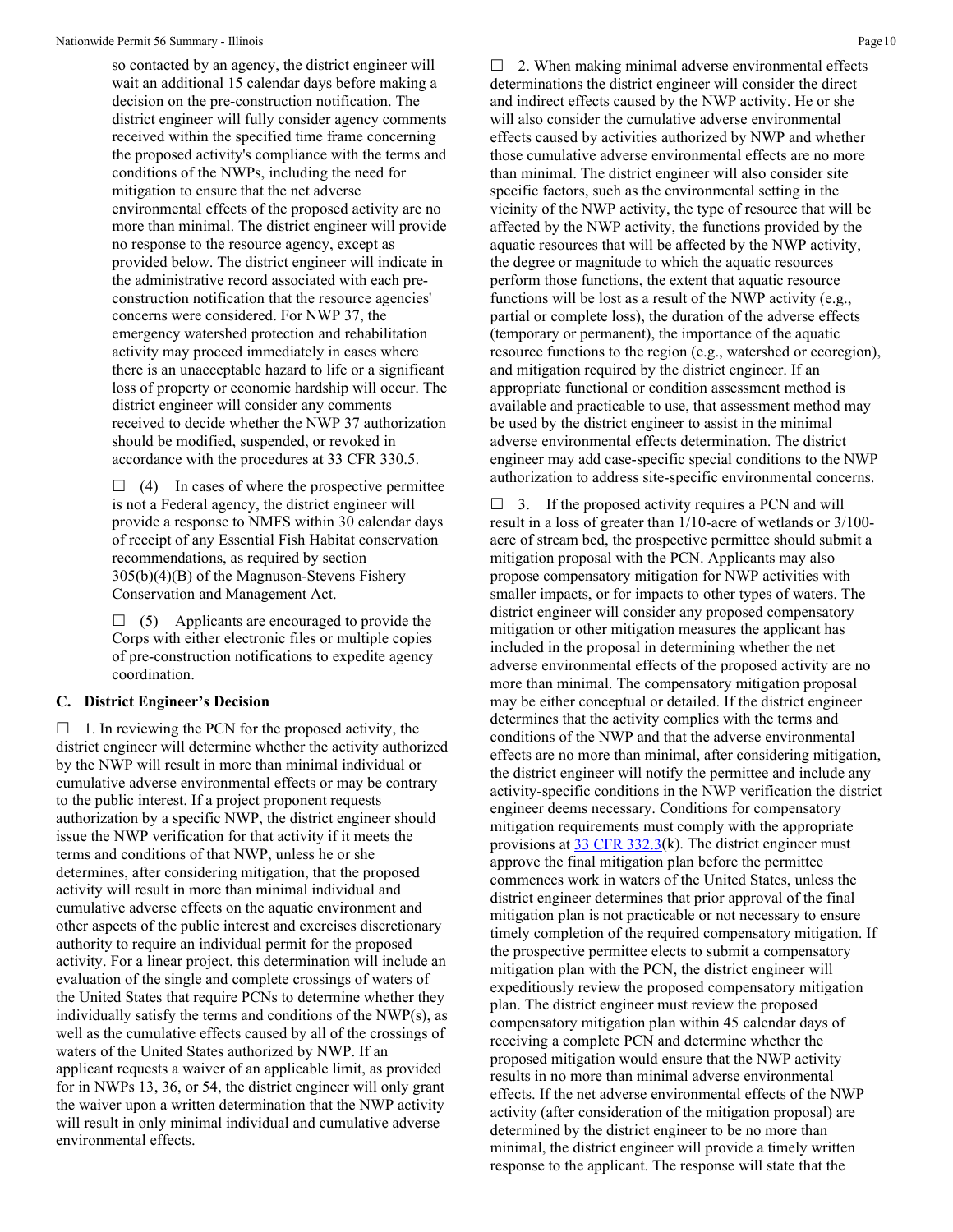NWP activity can proceed under the terms and conditions of the NWP, including any activity-specific conditions added to the NWP authorization by the district engineer.

 $\Box$  4. If the district engineer determines that the adverse environmental effects of the proposed activity are more than minimal, then the district engineer will notify the applicant either: (a) That the activity does not qualify for authorization under the NWP and instruct the applicant on the procedures to seek authorization under an individual permit; (b) that the activity is authorized under the NWP subject to the applicant's submission of a mitigation plan that would reduce the adverse environmental effects so that they are no more than minimal; or (c) that the activity is authorized under the NWP with specific modifications or conditions. Where the district engineer determines that mitigation is required to ensure no more than minimal adverse environmental effects, the activity will be authorized within the 45-day PCN period (unless additional time is required to comply with general conditions 18, 20, and/or 31), with activity-specific conditions that state the mitigation requirements. The authorization will include the necessary conceptual or detailed mitigation plan or a requirement that the applicant submit a mitigation plan that would reduce the adverse environmental effects so that they are no more than minimal. When compensatory mitigation is required, no work in waters of the United States may occur until the district engineer has approved a specific mitigation plan or has determined that prior approval of a final mitigation plan is not practicable or not necessary to ensure timely completion of the required compensatory mitigation.

#### D. **Further Information**

1. District engineers have authority to determine if an activity complies with the terms and conditions of an NWP.

2. NWPs do not obviate the need to obtain other federal, state, or local permits, approvals, or authorizations required by law.

3. NWPs do not grant any property rights or exclusive privileges.

4. NWPs do not authorize any injury to the property or rights of others.

5. NWPs do not authorize interference with any existing or proposed Federal project (see general condition 31).

#### E. **Definitions**

**Best management practices (BMPs)**: Policies, practices, procedures, or structures implemented to mitigate the adverse environmental effects on surface water quality resulting from development. BMPs are categorized as structural or nonstructural.

**Compensatory mitigation**: The restoration (re-establishment or rehabilitation), establishment (creation), enhancement, and/or in certain circumstances preservation of aquatic resources for the purposes of offsetting unavoidable adverse impacts which remain after all appropriate and practicable avoidance and minimization has been achieved.

**Currently serviceable**: Useable as is or with some maintenance, but not so degraded as to essentially require reconstruction.

**Direct effects**: Effects that are caused by the activity and occur at the same time and place.

**Discharge:** The term "discharge" means any discharge of dredged or fill material into waters of the United States.

**Ecological reference:** A model used to plan and design an aquatic habitat and riparian area restoration, enhancement, or establishment activity under NWP 27. An ecological reference may be based on the structure, functions, and dynamics of an aquatic habitat type or a riparian area type that currently exists in the region where the proposed NWP 27 activity is located. Alternatively, an ecological reference may be based on a conceptual model for the aquatic habitat type or riparian area type to be restored, enhanced, or established as a result of the proposed NWP 27 activity. An ecological reference takes into account the range of variation of the aquatic habitat type or riparian area type in the region.

**Enhancement**: The manipulation of the physical, chemical, or biological characteristics of an aquatic resource to heighten, intensify, or improve a specific aquatic resource function(s). Enhancement results in the gain of selected aquatic resource function(s), but may also lead to a decline in other aquatic resource function(s). Enhancement does not result in a gain in aquatic resource area.

**Establishment (creation):** The manipulation of the physical, chemical, or biological characteristics present to develop an aquatic resource that did not previously exist at an upland site. Establishment results in a gain in aquatic resource area.

**High Tide Line**: The line of intersection of the land with the water's surface at the maximum height reached by a rising tide. The high tide line may be determined, in the absence of actual data, by a line of oil or scum along shore objects, a more or less continuous deposit of fine shell or debris on the foreshore or berm, other physical markings or characteristics, vegetation lines, tidal gages, or other suitable means that delineate the general height reached by a rising tide. The line encompasses spring high tides and other high tides that occur with periodic frequency but does not include storm surges in which there is a departure from the normal or predicted reach of the tide due to the piling up of water against a coast by strong winds such as those accompanying a hurricane or other intense storm.

**Historic Property**: Any prehistoric or historic district, site (including archaeological site), building, structure, or other object included in, or eligible for inclusion in, the National Register of Historic Places maintained by the Secretary of the Interior. This term includes artifacts, records, and remains that are related to and located within such properties. The term includes properties of traditional religious and cultural importance to an Indian tribe or Native Hawaiian organization and that meet the National Register criteria (36 CFR part 60).

**Independent utility**: A test to determine what constitutes a single and complete non-linear project in the Corps Regulatory Program. A project is considered to have independent utility if it would be constructed absent the construction of other projects in the project area. Portions of a multi-phase project that depend upon other phases of the project do not have independent utility. Phases of a project that would be constructed even if the other phases were not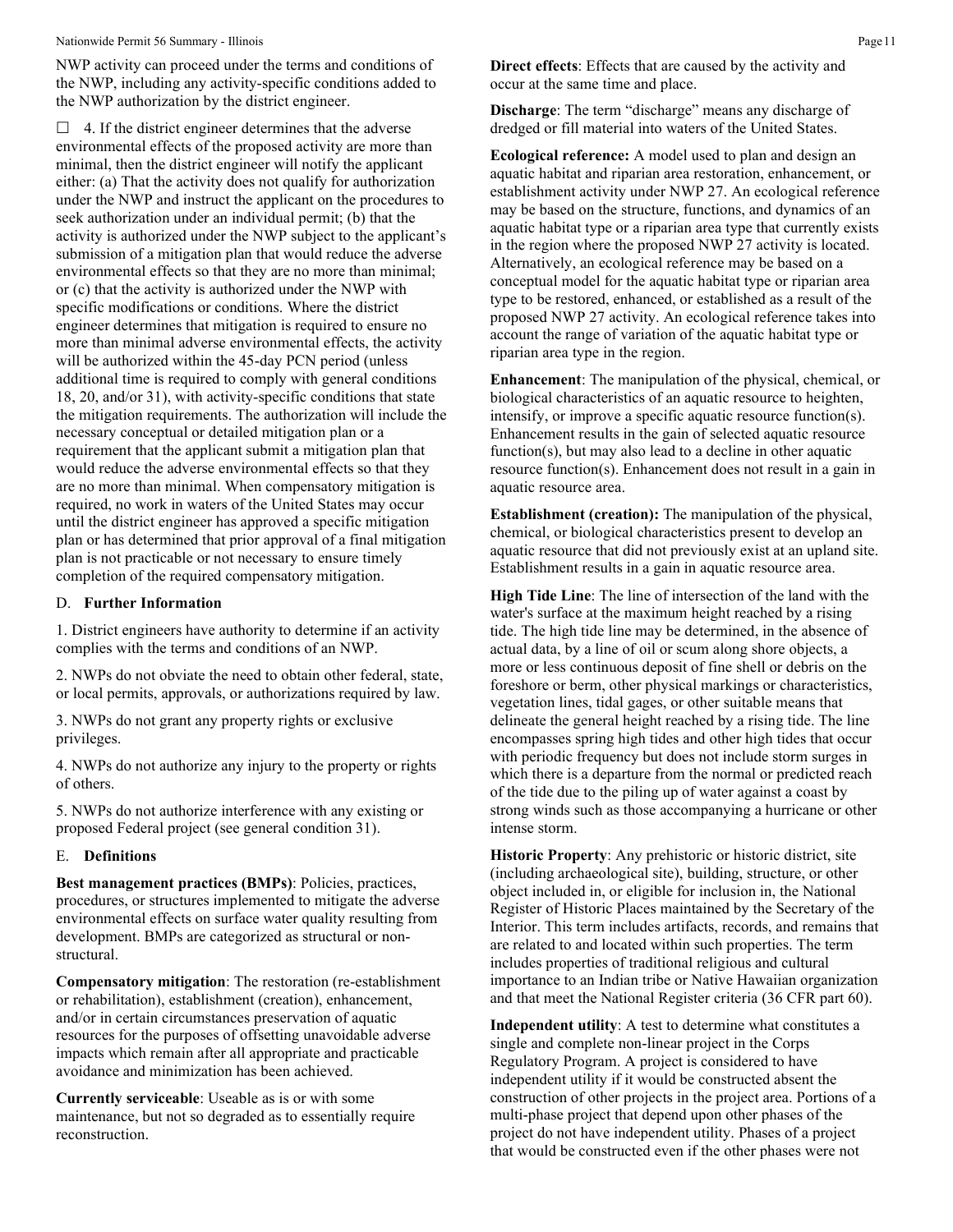built can be considered as separate single and complete projects with independent utility.

**Indirect effects**: Effects that are caused by the activity and are later in time or farther removed in distance, but are still reasonably foreseeable.

**Loss of waters of the United States**: Waters of the United States that are permanently adversely affected by filling, flooding, excavation, or drainage because of the regulated activity. The loss of stream bed includes the acres of stream bed that are permanently adversely affected by filling or excavation because of the regulated activity. Permanent adverse effects include permanent discharges of dredged or fill material that change an aquatic area to dry land, increase the bottom elevation of a waterbody, or change the use of a waterbody. The acreage of loss of waters of the United States is a threshold measurement of the impact to jurisdictional waters for determining whether a project may qualify for an NWP; it is not a net threshold that is calculated after considering compensatory mitigation that may be used to offset losses of aquatic functions and services. Waters of the United States temporarily filled, flooded, excavated, or drained, but restored to pre-construction contours and elevations after construction, are not included in the measurement of loss of waters of the United States. Impacts resulting from activities that do not require Department of the Army authorization, such as activities eligible for exemptions under section 404(f) of the Clean Water Act, are not considered when calculating the loss of waters of the United States.

**Navigable waters:** Waters subject to section 10 of the Rivers and Harbors Act of 1899. These waters are defined at 33 CFR part 329.

**Non-tidal wetland**: A non-tidal wetland is a wetland that is not subject to the ebb and flow of tidal waters. Non-tidal wetlands contiguous to tidal Start Printed Page 57394waters are located landward of the high tide line (i.e., spring high tide line).

**Open water:** For purposes of the NWPs, an open water is any area that in a year with normal patterns of precipitation has water flowing or standing above ground to the extent that an ordinary high water mark can be determined. Aquatic vegetation within the area of flowing or standing water is either non-emergent, sparse, or absent. Vegetated shallows are considered to be open waters. Examples of "open waters" include rivers, streams, lakes, and ponds.

**Ordinary High Water Mark**: The term ordinary high water mark means that line on the shore established by the fluctuations of water and indicated by physical characteristics such as a clear, natural line impressed on the bank, shelving, changes in the character of soil, destruction of terrestrial vegetation, the presence of litter and debris, or other appropriate means that consider the characteristics of the surrounding areas.

**Perennial stream**: A perennial stream has surface water flowing continuously year-round during a typical year.

**Practicable**: Available and capable of being done after taking into consideration cost, existing technology, and logistics in light of overall project purposes.

**Pre-construction notification:** A request submitted by the project proponent to the Corps for confirmation that a particular activity is authorized by nationwide permit. The request may be a permit application, letter, or similar document that includes information about the proposed work and its anticipated environmental effects. Pre-construction notification may be required by the terms and conditions of a nationwide permit, or by regional conditions. A preconstruction notification may be voluntarily submitted in cases where pre-construction notification is not required and the project proponent wants confirmation that the activity is authorized by nationwide permit.

**Preservation**: The removal of a threat to, or preventing the decline of, aquatic resources by an action in or near those aquatic resources. This term includes activities commonly associated with the protection and maintenance of aquatic resources through the implementation of appropriate legal and physical mechanisms. Preservation does not result in a gain of aquatic resource area or functions.

**Re-establishment**: The manipulation of the physical, chemical, or biological characteristics of a site with the goal of returning natural/historic functions to a former aquatic resource. Re-establishment results in rebuilding a former aquatic resource and results in a gain in aquatic resource area and functions.

**Rehabilitation**: The manipulation of the physical, chemical, or biological characteristics of a site with the goal of repairing natural/historic functions to a degraded aquatic resource. Rehabilitation results in a gain in aquatic resource function, but does not result in a gain in aquatic resource area.

**Restoration**: The manipulation of the physical, chemical, or biological characteristics of a site with the goal of returning natural/historic functions to a former or degraded aquatic resource. For the purpose of tracking net gains in aquatic resource area, restoration is divided into two categories: Reestablishment and rehabilitation.

**Riffle and pool complex**: Riffle and pool complexes are special aquatic sites under the 404(b)(1) Guidelines. Riffle and pool complexes sometimes characterize steep gradient sections of streams. Such stream sections are recognizable by their hydraulic characteristics. The rapid movement of water over a course substrate in riffles results in a rough flow, a turbulent surface, and high dissolved oxygen levels in the water. Pools are deeper areas associated with riffles. A slower stream velocity, a streaming flow, a smooth surface, and a finer substrate characterize pools.

**Riparian areas**: Riparian areas are lands next to streams, lakes, and estuarine-marine shorelines. Riparian areas are transitional between terrestrial and aquatic ecosystems, through which surface and subsurface hydrology connects riverine, lacustrine, estuarine, and marine waters with their adjacent wetlands, non-wetland waters, or uplands. Riparian areas provide a variety of ecological functions and services and help improve or maintain local water quality. (See general condition 23.)

**Shellfish seeding**: The placement of shellfish seed and/or suitable substrate to increase shellfish production. Shellfish seed consists of immature individual shellfish or individual